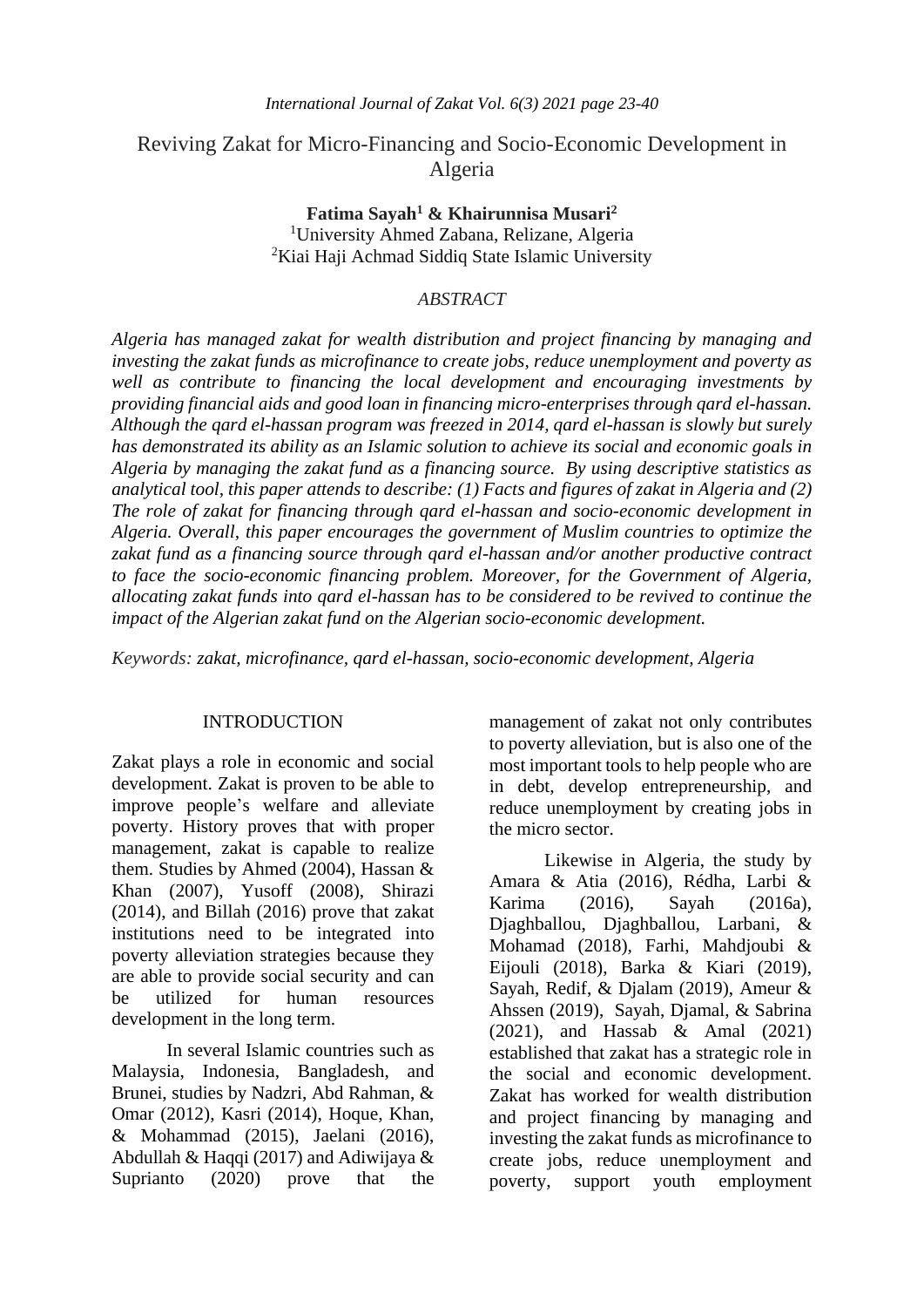projects, and contribute to finance the local development in this country.

Although the management of zakat funds in Algeria actually represents a new experience to contribute in solving the problems of unemployment and poverty, and although a cursory evaluation shows that different parties are questioning the efficiency and effectiveness of managing the zakat affairs, referring to Djaghballou, Djaghballou, Larbani, & Mohamad (2018), the performance of zakat funds managed by Directorates of Religious Affairs and Wakfs in Algeria has increased sharply during 2003-2013. Indeed the zakat collection in a country with a 42 million population is institutionalized as a state project.

Alongside zakat, *qard el-hassan* as one of the instruments for redistributing income and wealth in Islam also has considerable positive effects on poverty elimination. Studies by Mojtahed & Hassanzadeh (2009) in Iran, then Amin, Ghazali & Supinah (2010) and Abidin, Alwi & Ariffin (2011) in Malaysia, Febianto & Ashany (2012) and Utomo, Maharani & Octavio (2015) in Indonesia, Iqbal & Shafiq (2015) in Pakistan, Zauro, Saad & Sawandi (2016) in Nigeria, Muneer & Khan (2019) in Bangladesh, Mushkalamzai, Taeb, & Hanif (2019) in Afghanistan and Musari (2019) in Association of Southeast Asian Nations (ASEAN) Member State confirmed how *qard el-hassan* needs to be encouraged toward the landscape of social and sustainable finance in developing countries, particularly to contribute in enhancing the social and financial inclusion in Organization for Islamic Cooperation (OIC) countries.

In Algeria, Mohieldin, Iqbal, Rostom, & Fu (2011) referring to Bankakademie International in 2006 reveal that 20.7% of micro business owners do not apply for loans mainly for religious reasons. However, Sayah, Redif, & Djalam (2019) reported that the zakat fund in Setif has

managed for financing microbusinesses during 2004 to 2014. Sayah, Dekkiche & Mortet (2021) also reported that the zakat fund in Iran has successfully participated in helping many poor people and financing 150 micro-institutions through *qard elhassan* during the whole period from 2006 to 2014. This indicated that zakat funds in this country have been managed into Islamic microfinance, one of which is through *qard el-hassan.* Thus, micro business owners actually can apply for loans with religious reasons because Algeria Government has provided solutions through various Islamic financial instruments.

In light of the foregoing, this paper stands with a set of hypotheses that: (1) Zakat in Algeria plays a key role in reducing poverty, encouraging investments, and driving the wheel of economic growth by providing financial aids, and good loan in financing microenterprises. (2) *El-qard el-hassan* is slowly but surely demonstrating its ability as an Islamic solution to achieve its social and economic goals in Algeria by managing the zakat fund as financing source.

Therefore, this paper addresses the following issues: (1) Facts and figures of zakat in Algeria, and (2) The role of zakat for financing through *qard el-hassan* and socio-economic development in Algeria. Overall, this paper believes that it is important to discuss these issues in order to encourage the government of Muslim countries to optimize the zakat fund as a financing source through *qard el-hassan*  and/or another productive contract to face the socio-economic financing problem. Moreover, for the Government of Algeria, allocating zakat funds into *qard el-hassan* can finance the working capital of young people which constitute a large percentage in Algerian society. More than 75% of such people have a high rate of unemployment.

# LITERATURE REVIEW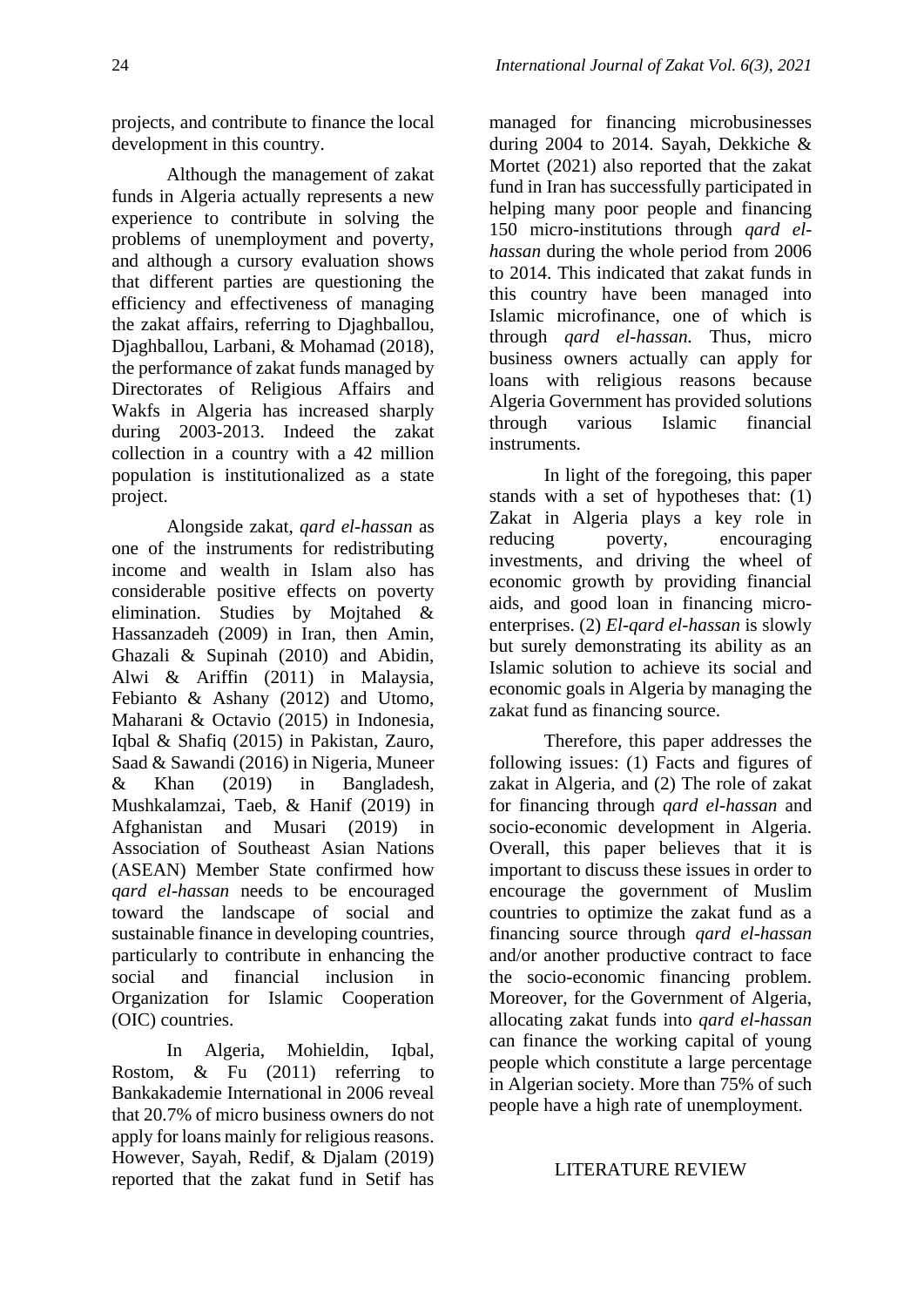Besides one of the five most important pillars of Islam, Hassab and Amal (2021) mention that zakat is also a means of social and economic solidarity among Muslims. On the one hand, it works to redistribute money and affects the psychology of the rich who pay it. On the other hand, it achieves a material and psychological balance for the poor, as it aims to reduce social and economic differences between the rich and the poor. It is also considered the solution to many problems such as inflation, deflation and economic stagnation, the problem of financing, the problem of unemployment and employment, poverty and other economic and social problems.

According to Ahmad & Habib (2013), zakat has a built-in program to reduce inequalities and bring about a distribution of income that is benevolent

and in conformity with its concept of human brotherhood. The major objectives of Islam in distribution consist: (1) Fulfilment of basic needs for all; (2) Equity but not equality in personal incomes; and (3) Elimination of extreme inequalities in personal income and wealth. By taking out a portion of the wealth of the rich that is legally imposed at a specific time, Sayah (2016a) reminded that Islam places the one who prevents zakat in the category of the disobedient. It is a specific right of money that has reached the quorum for its beneficiaries if the requirements related to ownership of kind of wealth and the passing of year are complete. It is a certain amount above the *nisab* for a year that the rich people bring to the deserving poor. It is a certain amount because it is a known right to money that is determined according to certain rules.

**Figure 1.** The economic and social role of zakat



Source: Sayah (2016a)

Previous experiences, especially in the era of the Prophet, may Allah bless him and grant him peace, and the in era of Omar bin Abdul Aziz, zakat has proven its potential. When zakat is taken in full and spent in its targeted heads of allocation, it contributes to solving many social and economic problems. Achievement of these

goals depends on the extent of people's confidence in the fund's activity and the extent of their belief in the system. Figure 1 shows the role of the zakat fund in improving the purchasing power of the individual, as well as achieving the recovery in the national economy, creating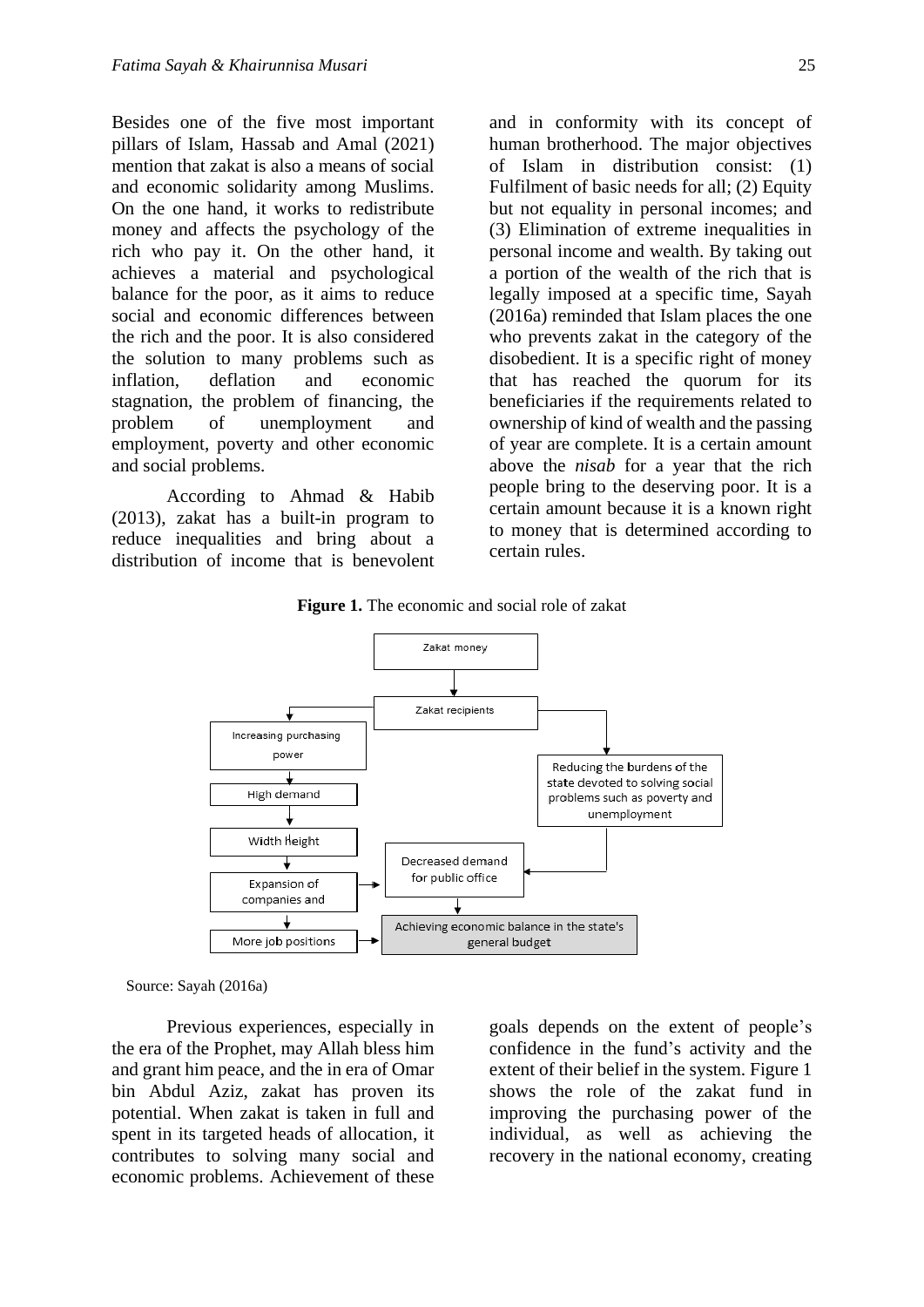job opportunities, and achieving economic balance for the state.

In addition to the main role that the zakat plays in collecting and disbursing the fund to the poor and needy, part of the fund can be directed also to finance micro projects through the good loan. The existence of a good loan in Islamic economics generally is associated with what is known as *qard el-hassan. Qard elhassan* (also written as *qard hasan, qardul-hassan, qardul hassan)* is an example of a unique Islamic social finance instrument. *Qard el-hassan* is often referred to as a zero-return loan, benevolent loan, voluntary loan, soft loan, charitable loan or beautiful loan.

According to Iqbal & Mirakhor (2008, 2011), Askari, Iqbal & Mirakhor (2009), Obaidullah & Khan (2008), Chapra & Khan (2008) and ISRA (2010, 2015), *qard el-hassan* is one of the social-welfare contracts in the form of interest-free loan to make funds available to the needy people. This loan is extended without any extra payment or benefit or return or charge or profit-sharing or any other compensation from the borrower. The lender expects a reward only from Allah SWT. In many places of the Holy Qur'an, Allah has mentioned and encouraged humankind to do *qard el-hassan* by assuring better rewards in this world and in the hereafter. The verses of the Qur'an and Ahadith addressing the subject are:

*"Who is it that would loan Allah a goodly loan so He may multiply it for him many times over? And it is Allah who withholds and grants abundance, and to Him you will be returned".* (Qur'an 2:245),

*"[Charity is] for the poor who have been restricted for the cause of Allah, unable to move about in the land. An ignorant [person] would think that they are self-sufficient because of their restraint, but you will know them by their [characteristic] sign.* 

*They do not ask people persistently [or at all]. And whatever you spend of good - indeed, Allah is Knowing of it."* (Qur'an 2:273),

*"And Allah had already taken a covenant from the Children of Israel, and We delegated from among them twelve leaders. And Allah said, 'I am with you. If you establish prayer and give zakah and believe in My messengers and support them and loan Allah a goodly loan, I will surely remove from you your misdeeds and admit you to gardens beneath which rivers flow. But whoever of you disbelieves after that has certainly strayed from the soundness of the way.'"* (Qur'an 5:12),

*"But if they turn away, [say], 'I have already conveyed that with which I was sent to you. My Lord will give succession to a people other than you, and you will not harm Him at all. Indeed my Lord is, over all things, Guardian.'"* (Qur'an 11:57),

*"And who is more unjust than one who is reminded of the verses of his Lord but turns away from them and forgets what his hands have put forth? Indeed, We have placed over their hearts coverings, lest they understand it, and in their ears deafness. And if you invite them to guidance - they will never be guided, then - ever."* (Qur'an 18:57),

*"Who is it that would loan Allah a goodly loan so He will multiply it for him and he will have a noble reward?"* (Qur'an 57:11),

*"Indeed, the men who practice charity and the women who practice charity and [they who] have loaned Allah a goodly loan - it will be multiplied for them, and they will have a noble reward."* (Qur'an 57:18),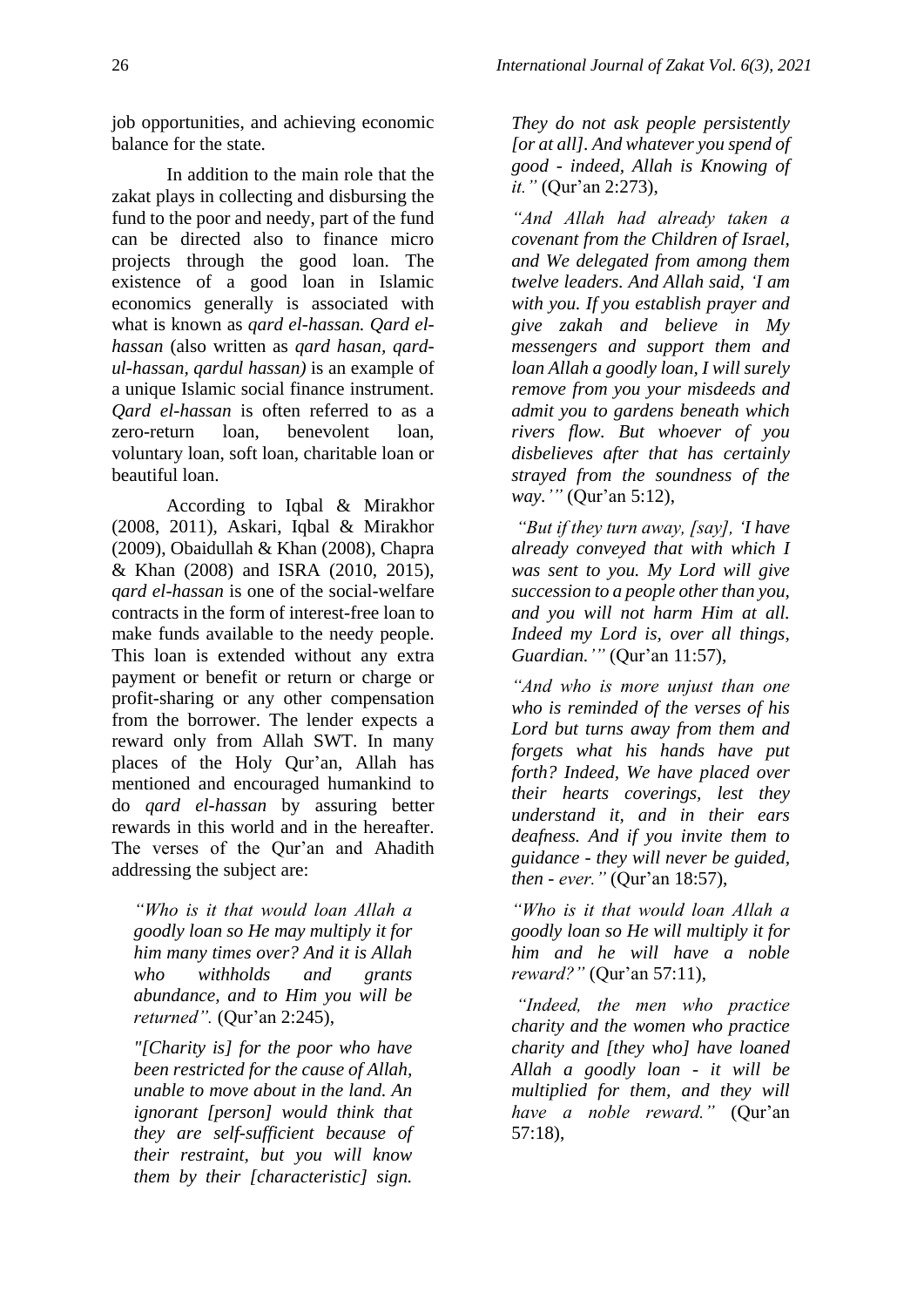*"If you loan Allah a goodly loan, He will multiply it for you and forgive you. And Allah is Most Appreciative and Forbearing."* (Qur'an 64:17),

*"Indeed, your Lord knows, [O Muhammad], that you stand [in prayer] almost two thirds of the night or half of it or a third of it, and [so do] a group of those with you. And Allah determines [the extent of] the night and the day. He has known that you [Muslims] will not be able to do it and has turned to you in forgiveness, so recite what is easy [for you] of the Qur'an. He has known that there will be among you those who are ill and others traveling throughout the land seeking [something] of the bounty of Allah and others fighting for the cause of Allah. So recite what is easy from it and establish prayer and give zakah and loan Allah a goodly loan. And whatever good you put forward for yourselves - you will find it with Allah. It is better and greater in reward. And seek forgiveness of Allah. Indeed, Allah is Forgiving and Merciful."* (Qur'an 73:20),

*Anas bin Malik reported that Allah's Messenger (may peace be upon him) saying: I saw in the night of Isra, at the door of heaven is written: Shadaqah is given ten times and qard 18 times. I asked, O Jibril, why reward for qard is greater than sadaqa? He answered: because the beggar asks something which he may have in some form and quantity, while the borrower will not borrow except for a needy purpose."* (HR. Ibn Majah and Baihaqi),

*It is reported that the Prophet (saw) said, in the night of the journey, I saw on the gate of heaven written, 'reward for sadakah is ten times and reward for qard al-hasan is eighteen times'. So, I asked the angel, how is it possible? The angel replied,* 

*"Because beggar who asked had already had something but a borrower did not ask for loan unless he was in need."* (HR. Ibn Hisham & Ibn Majah),

*Reported by Abu Hurairah Ra., the Prophet (saw) said, "whoever relieves a believer from a difficulty in this world, Allah will relieve him from his difficulty and Allah will facilitate him in this world and world hereafter."* (HR. Muslim).

In Islamic economics, *qard elhassan* is one of '*tabarru'* contract which can be advanced for the purpose of microcredit and poverty alleviation. Musari (2019) explained that microfinance institutions (MFIs) can provide this contract to the people who are in need of small startup capital and/or have no business experience and/or have emergency needs. Then, the MFIs may charge only a service or administration fee. The term of repayment will be on instalment basis for an agreed period. Musari (2017, 2019, 2020) also mentioned that *qard el-hassan* can be a meeting point between the conventional MFIs and Islamic MFIs, and also between conventional microfinance and Islamic microfinance, for financing the poor. Poverty alleviation is the main goal, so financing for the poor should avoid interest rates.

Furthermore, by collecting the information from the World Bank and Islamic Financial Service Board (IFSB) database to construct an unbalanced panel, study by Hasan, Hassan, & Rashid (2021) with 21 countries' samples during 2013 to 2018 confirmed that *qard el-hassan* can play a decisive role in ensuring sustainable development. The result of the study also concluded that the inclusion of *qard elhassan* in the total shari'ah-compliant financing portfolio can foster sustainable development.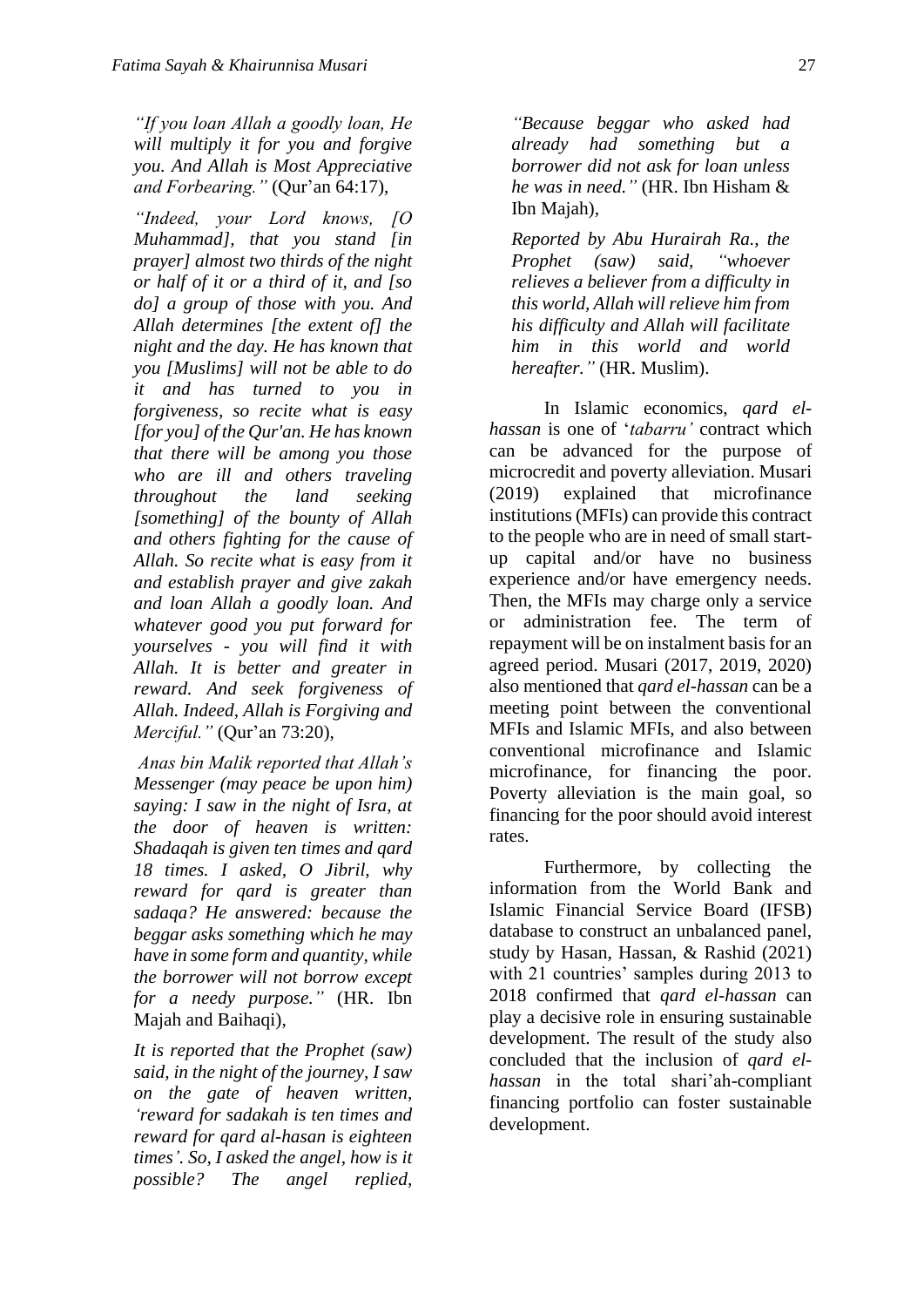### METHODOLOGY

This research uses a literature survey by referring to data and information documented in reports submitted from authorities and mass media during 2003 to 2021. The analytical tool used in this study is descriptive statistics because the purpose of this study is only to describe the facts and figures of zakat in Algeria and the role of socio-economic development of zakat in Algeria since its launch for the first time in 2003.

### RESULTS AND ANALYSIS

### *Facts and Figures of Zakat in Algeria*

Algeria is located in the heart of North Africa. Embassy of Algeria (n.d) described that the country's population is 42 million and covers an area of  $2.381.741 \text{ km}^2$  and is bordered by the Mediterranean Sea on the North, then Sahrawi Arab Republic, Mauritania, and Morocco on the West, Niger and Mali on the South as well as Tunisia and Libya on the East. Algeria is at a crossroads of three worlds, i.e. African, Arab, and the Mediterranean. As the 10th largest in the world and the largest country in Africa, Algeria is a global producer of natural gas and has been categorized as the first oil discoverer in recent years.

In Algeria, zakat fund is a religious and social institution established by Executive Decree No. 91-82 on 7 of Ramadan 1411 corresponding to March 23, 1991 and operates under the supervision of the Ministry of Religious Affairs and

Wakfs, which guarantees religious coverage. The fund was established in 2003 and its first application was in the states of Annaba in the east and in the region of Sidi Bel Abbes in the west. The money was collected in cash by opening a postal account belonging to the Mosque Foundation and then circulated throughout the national territory, to all provinces, in the year 2004.

In Algeria, the zakat fund is subject to the supervision of the Ministry of Religious Affairs and Wakfs, whereby the Minister chairs the Board of Directors of the fund, and the Ministry's organs are responsible for the fund's activities. In this country, the payment of zakat is optional, subject to the will of the individual and the central bodies by involving the private sector in the management of the fund, the councils of neighbourhood committees, and senior donors. The proceeds of the fund are spent as follows: (1) An outcome directed to the poor and needy; (2) Proceeds directed to the expenses of the Zakat Fund, and (3) Proceeds directed to investment *(qard elhassan).* 

Referring to Sayah, Redif, & Djalam (2019), zakat in Algeria is calculated on 2.5% of movable capital and between 5% to 10% of the fixed income funds like farmland, factories, and investment-oriented stocks; and 20% of oil and coal. Salhi (2009) mentioned that zakat in this country has worked on allocating part of the money of the rich towards the poor and therefore it lowers the levels of expenditures of the poor from the general State Budget.

**Table 1.** Distribution of zakat fund earnings of Algeria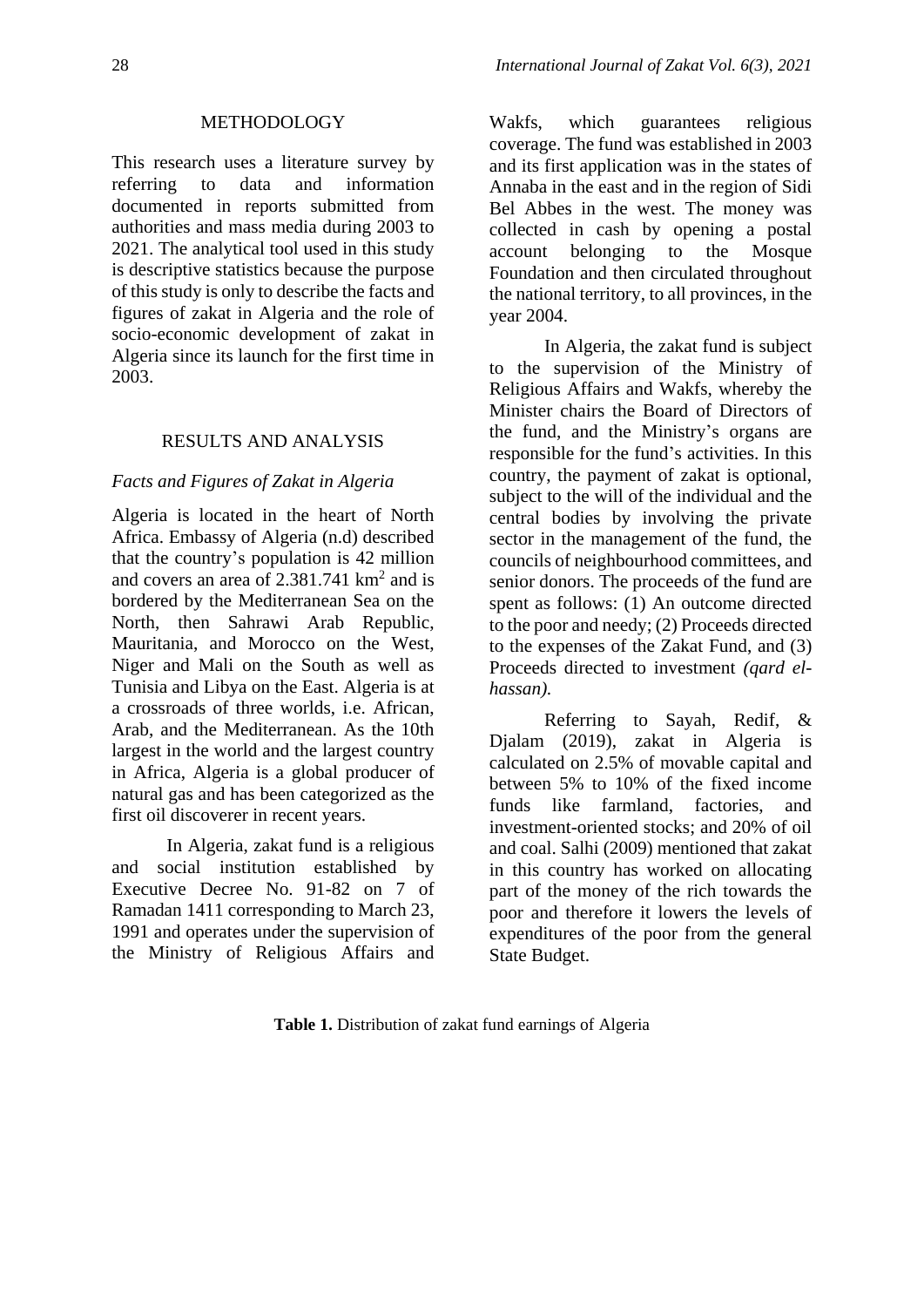|                                                         | The proportion of the proceeds of Zakat                                                                                                                                                                                                            |                                                         |  |  |
|---------------------------------------------------------|----------------------------------------------------------------------------------------------------------------------------------------------------------------------------------------------------------------------------------------------------|---------------------------------------------------------|--|--|
| Datum                                                   | The collected zakat funds<br>is less than 5 million DZD                                                                                                                                                                                            | The collected zakat funds is<br>more than 5 million DZD |  |  |
| The poor and needy.                                     | 87.5%                                                                                                                                                                                                                                              | 50%                                                     |  |  |
| The expenses of collected zakat to<br>el-gard el-hassan |                                                                                                                                                                                                                                                    | 37.5%                                                   |  |  |
| The expenses of the fund<br>management.                 | 12,5% is distributed as follows:<br>4.5 % to cover the activities of the Commission on state<br>costs.<br>6% to cover the commission's basal activity costs.<br>2% to cover the costs of the fund's Committee activities at<br>the national level. |                                                         |  |  |

Source: Processed by the authors based on The Ministry of Religious Affairs and Wakfs of Algeria, 2003.

Table 1 shows the distribution of the Algerian Zakat Fund's proceeds. If the zakat collected is more than five million Algerian Dinars (DZD), then half of it is distributed to the poor. A rate of 37.5% of the zakat outcome gets distributed as loans *(qard el-hassan)* and if it is less than 5 million DZD, a rate of 87% gets distributed on the poor and no provision is made for loans *(qard el-hassan).* The aim is to achieve self-sufficiency among lowincome people.

In organizing the zakat fund and fundraisers, Ameur & Ahssen (2019) mentioned that the Ministry of Religious Affairs and Wakfs of Algeria establishes it on the three levels: the basic, the provincial, and the national. At the national level, Amara & Atia (2016) and Rédha, Larbi & Karima (2016) explained the existence of a national committee as the organizing body of the fund. The committee formulates and follows-up the national policy of zakat and legislations, as well as it contains members of the supervisory committees which monitor the work of the provincial committees. The committee has a task to find the components of the supreme council of the zakat fund and the basic functions for being a regulator for everything related to zakat fund in Algeria.

Then, at the provincial level, the provincial committee at each province has task to finalize eligible cases for subsidies and fund's loans. The committee entrust and submits the data and final recommendations at the state level. Committees at each district level have a task to identify the zakat recipients in the district. Their mission is to identify people eligible for zakat at the grass root level.

Referring to the cases of distributing zakat proceeds during 2003 to 2020, this study categorizes the allocation of zakat in Algeria into three distribution models. *First,* when it exceeds five million dinars. *Second,* when it is less than five million dinars. *Third,* during the Coronavirus pandemic.



### **Figure 2.** Distribution of zakat proceeds in case if the collection is more than 5 million DZD

Figure 2 shows the distribution of zakat proceeds in the first case when the outcome is more than 5 million DZD since the launch of this policy in 2003. By processing the data based on The Ministry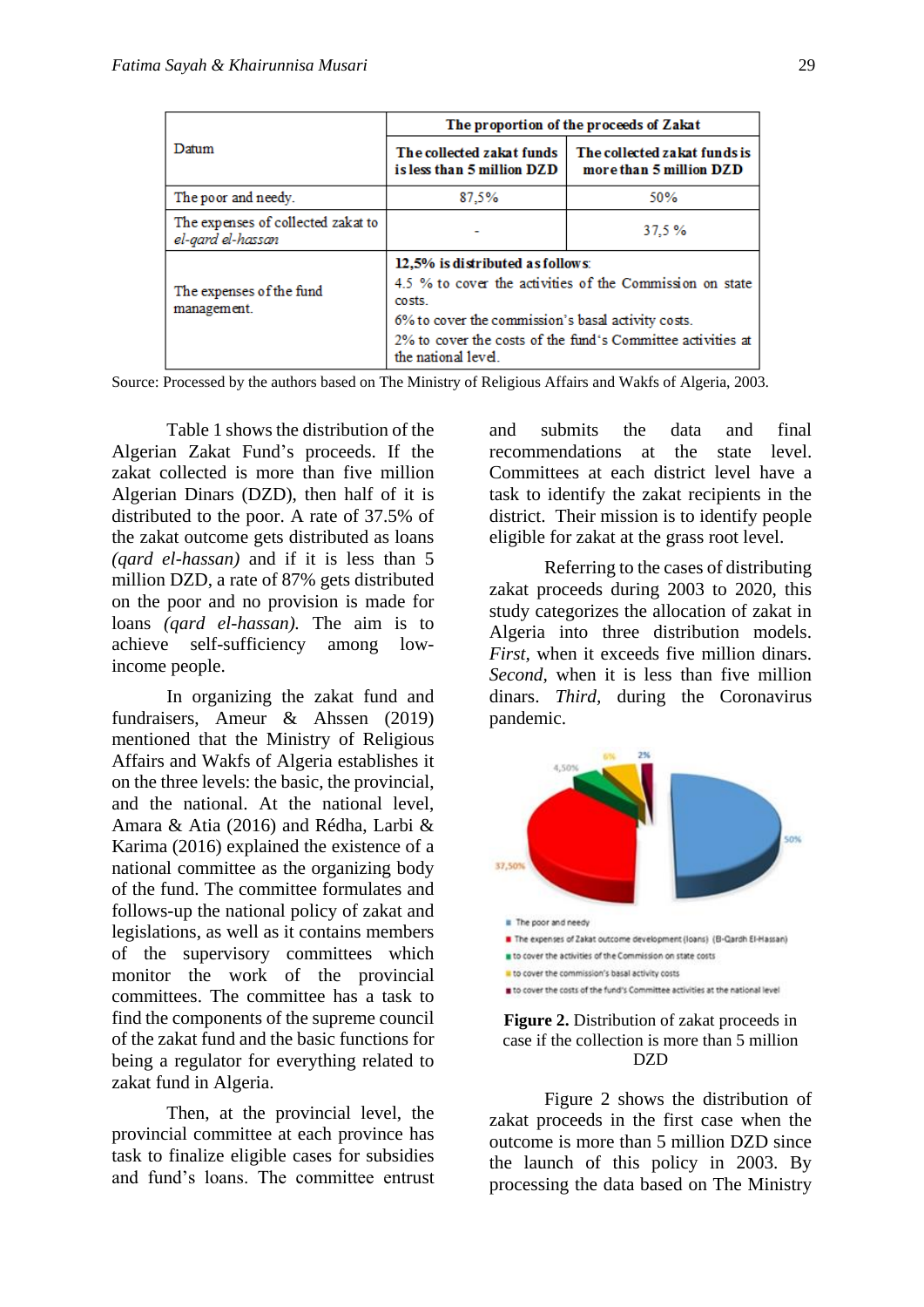of Religious Affairs and Wakfs of Algeria in 2003, zakat is most widely distributed to the poor and needy (50%) and through *qard el-hassan* (37.5%). Then, rest of the budget is allocated on cost of activities (6%) and to cover cost of administration (4.5%), and to cover the fund's costs of the committee activities at the national level (2%).

Figure 3 shows the distribution of zakat proceeds in the second case when the outcome is less than 5 million DZD. By processing the data based on The Ministry of Religious Affairs and Wakfs of Algeria in 2003, zakat is most widely distributed to the poor and needy (87.5%). The rest was distributed to cover the commission's activity cost (6%), to cover the activities of the commission (4.5%), and to cover the costs of the committee activities at the national level (2%).



**Figure 3.** Distribution of zakat proceeds in the case of the outcome is less than 5 million DZD

Source: Processed by the authors based on The Ministry of Religious Affairs and Wakfs of Algeria, 2020.

Figure 4 shows the distribution of zakat proceeds in the third case in the time of Coronavirus pandemic. By processing the data based on The Ministry of Religious Affairs and Wakfs of Algeria in 2020, zakat is still most widely distributed to the poor and needy (89.5%). The rest was distributed to cover the activities of the commission

(6%) and to cover the commission's administrative activities at national level  $(4.5\%)$ .



to cover the activities of the Commission on state costs

to cover the commission's basal activity costs

#### **Figure 4.** Distribution of zakat proceeds in the time of Corona

Source: Processed by the authors based on The Ministry of Religious Affairs and Wakfs of Algeria, 2003.

In 2020, the proceeds of the national zakat fund decreased to below 730 million DZD, after it amounted to 1.54 billion DZD during the year 2019. APS (2021a) reported declining revenue from the collection of the national zakat fund as a result of closing the mosques as part of the measures to check the Coronavirus spread. The revenue in 2020 increased to 730 million DZD, lower than 1.54 billion DZD which was generated in 2019. The revenue has been distributed to poor families, especially those affected by the pandemic. Thus, as reported also by APS (2021b), the Ministry of Religious Affairs and Wakfs announce zakat of money for the new Hijri year 1443 is set at 731,000 DZD. The current pandemic becomes the major consideration.

# *The role of socio-economic development of zakat in Algeria*

Since its launch in 2003, the collection of zakat in Algeria reached its highest value in 2019 with a value of 1.540 billion DZD. It increased thirty times compared to 2003.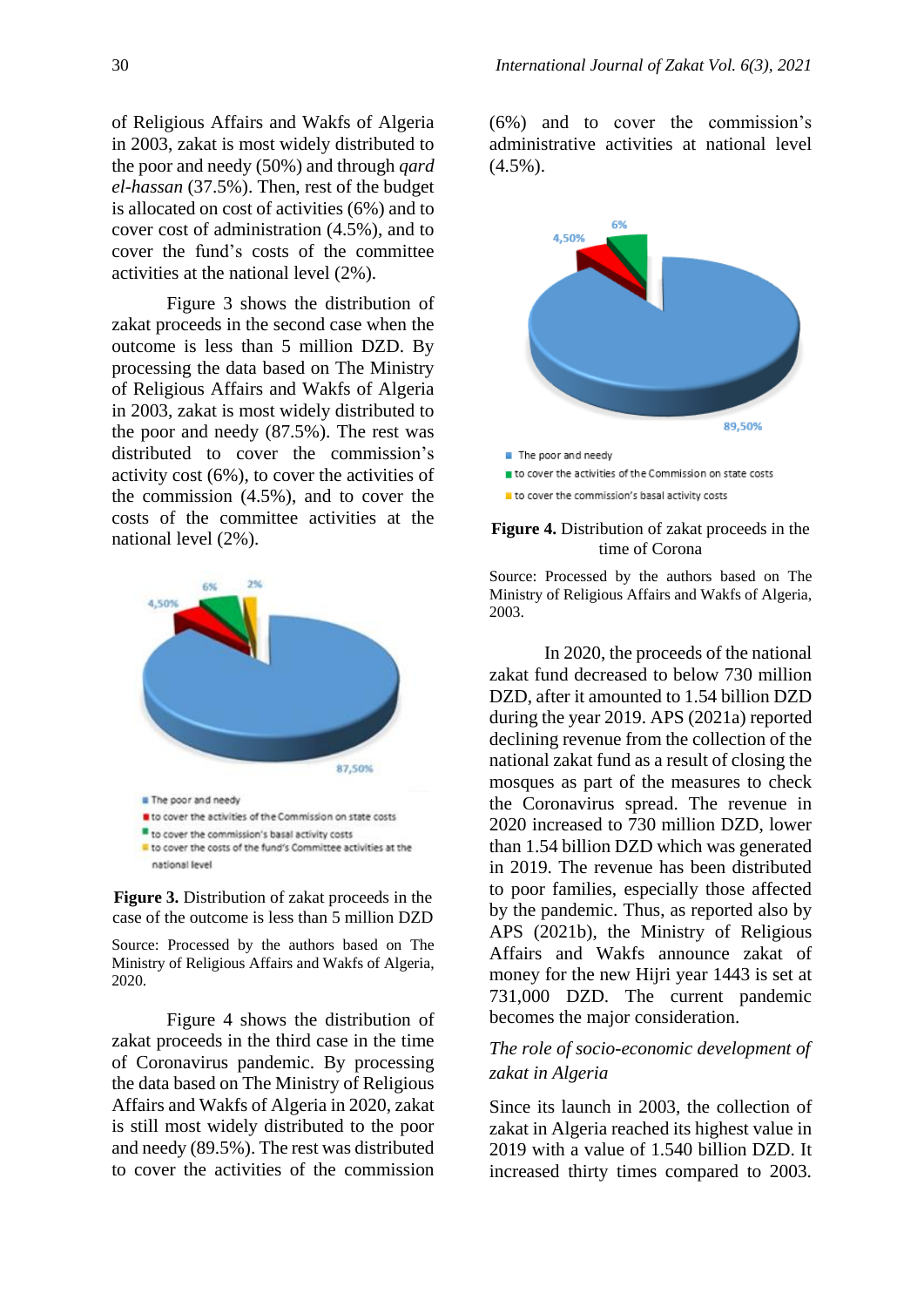However, the revenue of the national zakat fund decreased in 2020 and did not exceed 730 million DZD due to the closure of mosques to avoid the spread of the Coronavirus. Figure 5 shows the progress of data collection performance since 2003 until 2020. In total, the amount reached more than 17.486 billion DZD.



**Figure 5.** Zakat collection in Algeria during 2003-2020

Source: Processed by the authors based on The Ministry of Religious Affairs and Wakfs of Algeria, 2003-2020.



**Figure 6.** Number of requests and beneficiaries families of zakat in Algeria (2003-2017)

Source: Processed by the authors based on The Ministry of Religious Affairs and Wakfs of Algeria, 2003-2020.

Furthermore, during 2003 until 2020, the highest requests by families for zakat were recorded in 2013 with about 382,460 requests and as many as 286,633 families had been funded. The highest number of families funded by zakat occurred in 2012 when as many as 3,533,536 families from a total of 4,148,576 requests were registered. Overall, the number of requests and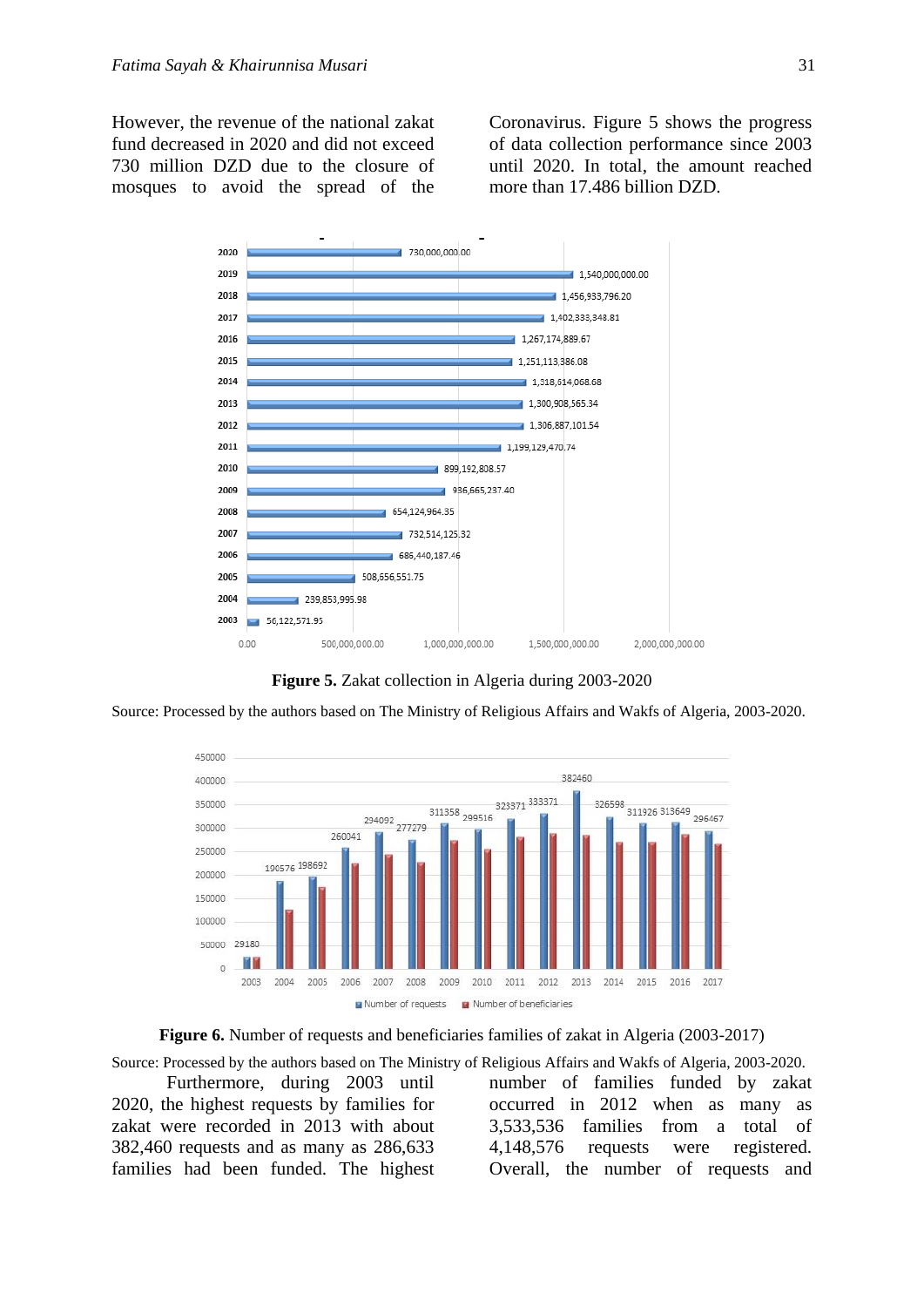beneficiaries families of zakat since its launch in 2003 can be seen in Figure 6.

Then, the highest amounts of zakat that was allocated to the *qard el-hassan* was during 2003 to 2014 when as much as 293,829,521,90 DZD were allocated in 2012. The total proceeds of zakat funds allocated to the *qard el-hassan* since 2003 amounted to 1,881,975,070.86 DZD as shown in the following Figure 7.



**Figure 7.** The Allocation of zakat fund to *el-qard el-hassan* in Algeria (DZD)

Source: Processed by the authors based on The Ministry of Religious Affairs and Wakfs of Algeria, 2003-2014.

*Qard el-hassan* continued to show growth in all the national territory since the zakat fund was managed professionally in 2003. Unfortunately, then there was a decline in 2008. The decline was recorded by approximately 652 loans to recommence growth to reach more than 1,340 projects in 2012 and more than 1,311 microinstitutions in 2013. Then, 606 projects were launched in 2014. Overall, the distribution of *qard el-hassan* in Algeria spreadsinto four regions. The Algerian East region remains leader in this area with a percentage coverage of 61% followed by the Central region with a percentage coverage of 26%. Then comes the West region with 8% and in the Southern region, the share is 5% as shown in Figure 8.



### **Figure 8.** The distribution of *el-qard elhassan* in Algeria by region

Source: Processed by the authors based on The Ministry of Religious Affairs and Wakfs of Algeria, 2014.

The year 2013 recorded the highest requests for *qard el-hassan* since its launch in 2003. As many as 6,439 requests were received. In the previous 10 years, the requests for this service were not more than 7. The year 2012 recorded the highest beneficiaries of the *qard el-hassan* reaching 1,340 people. While the total beneficiaries of the *qard el-hassan* since 2003 amounted to about 8,849 with the total requests standing at 29,934. Overall, the number of requests and beneficiaries of *qard el-hassan* in Algeria can be seen in the following Figure 9.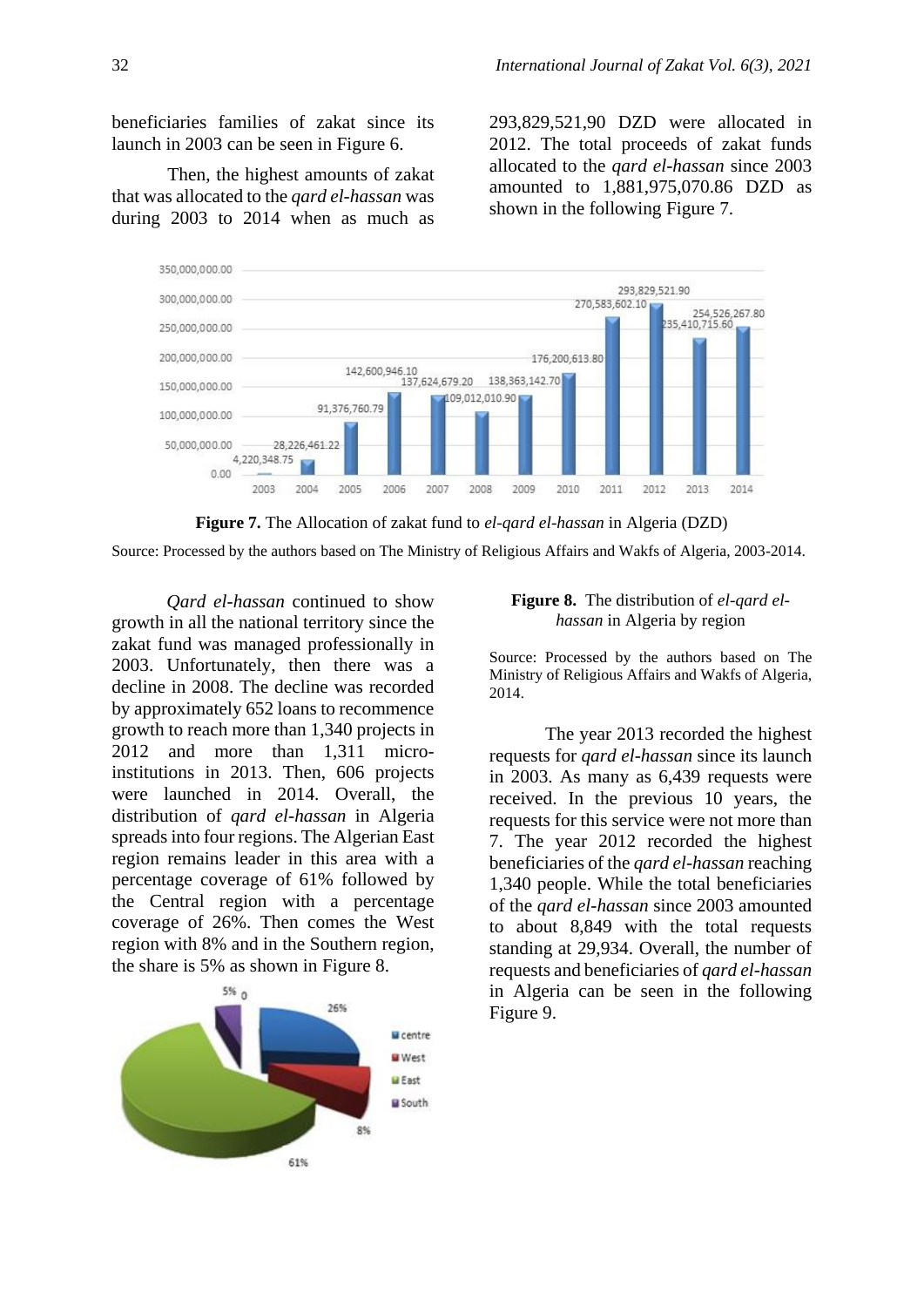

**Figure 9.** Number of requests and beneficiaries of *el-qard el-hassan* in Algeria (2003-2014) Source: Processed by the authors based on The Ministry of Religious Affairs and Wakfs of Algeria, 2003- 2014.

Through *qard el-hassan,* the micro projects financed by zakat fund can be classified into six groups. Figure 10 denotes the domination of service industry with a total of 1,331 projects (33%). followed by the production sector with a total of 712 projects (18%), and traditional industries with a total of 607 (15%). The trading sector is in fourth place with a total of 570 projects (14%). The agricultural sector has a total of 506 projects (12%). Finally, the industry sector occupies the last place, with a total of 328 projects (8%).



**Figure 10.** Number of funded projects through *el-qard el-hassan* (2003-2014)

Source: Processed by the authors based on the Ministry of Religious Affairs and Wakfs of Algeria, 2003-2014.

Hereinafter, the projects funded by *qard el-hassan* can be categorized into five projects groups, i.e. medical and paramedical projects, craft projects, service

projects, productive projects, and agricultural projects. Table 2 summarizes the five projects groups and its examples funded by zakat through *qard el-hassan*.

| <b>Table 2.</b> Activities financed by el-gard el- |        |  |  |
|----------------------------------------------------|--------|--|--|
|                                                    | hassan |  |  |

| <b>Projects</b>                        | <b>Project Features</b>                                                                                                                             | <b>Examples of</b><br>the Project                                                                                                          |
|----------------------------------------|-----------------------------------------------------------------------------------------------------------------------------------------------------|--------------------------------------------------------------------------------------------------------------------------------------------|
| Medical and<br>paramedical<br>projects | Treatment at lower<br>costs, provision of<br>permanent jobs, high-<br>end servi-ces and<br>conti-nuous cash flows                                   |                                                                                                                                            |
| Craft<br>projects                      | Ensuring the<br>continuity of crafts,<br>durabi-lity and<br>stability in jobs,<br>modera-te financing<br>costs and conti-nuous<br>flows             | Wood engra-<br>ving, copper<br>engraving,<br>traditional<br>pottery,<br>blacksmithing.                                                     |
| Service<br>projects                    | It responds to market<br>needs, its financing<br>costs are small<br>(computer, co-pier,<br>etc), conti-nuous jobs<br>and significant cash<br>flows. | Telephone ser-<br>vices, the in-<br>ternet, automa-<br>ted media, nur-<br>series, simple<br>vocational<br>training, se-<br>wing, haircuts. |
| Productive<br>projects                 | Greater em-ployment,<br>ra-ther high costs, and<br>significant cash flows<br>that reflect the mag-<br>nitude of the project.                        | Weaving<br>clothing, food,<br>furniture.<br>building<br>materials.                                                                         |
| Agricultural<br>projects               | Larger employ-ment,<br>semifixed and medium<br>costs, signify-cant cash<br>flows that reflect the<br>evolution of<br>profitability.                 | Beekeeping,<br>poultry and<br>livestock<br>farming.                                                                                        |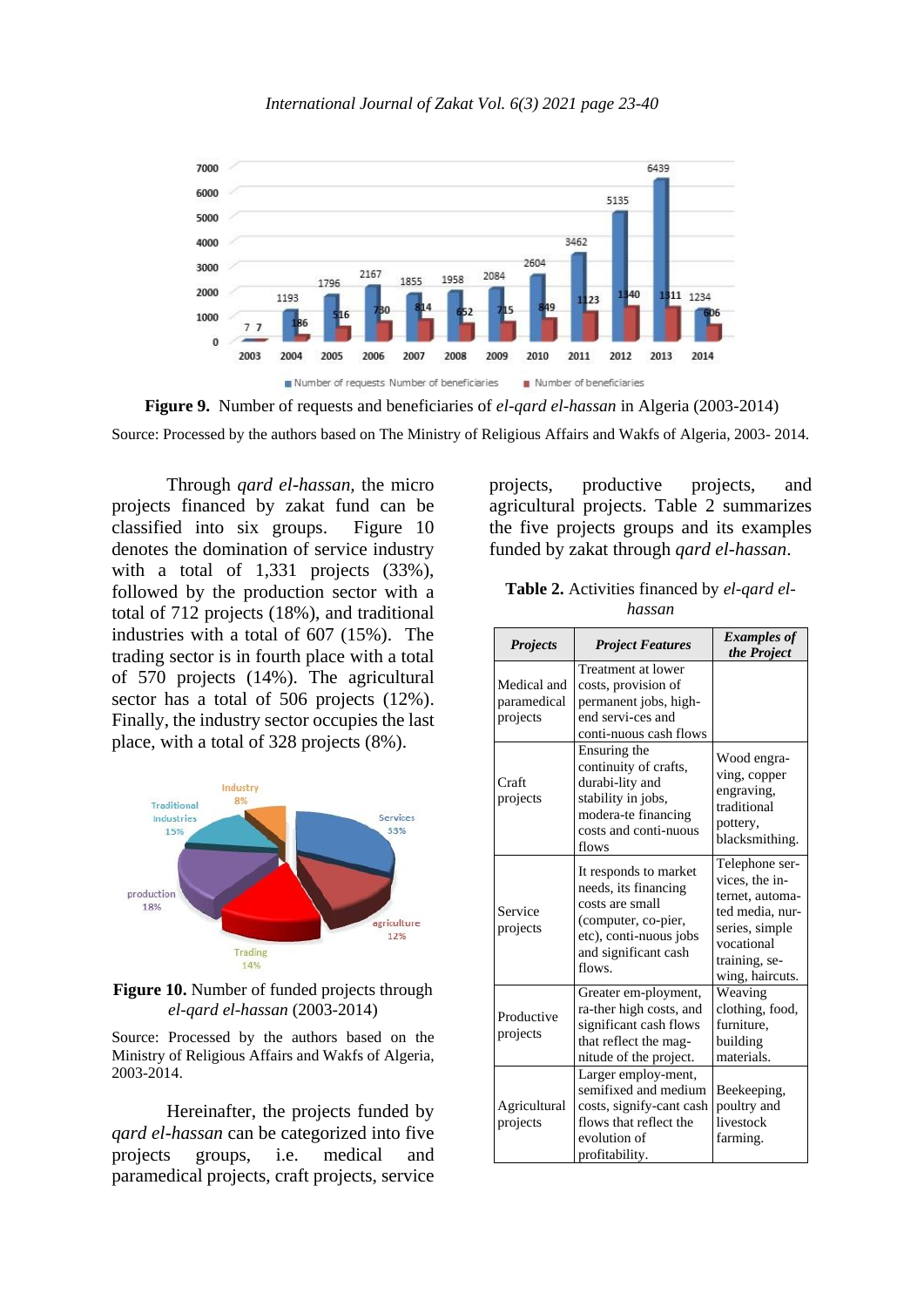Source: Processed by the authors from many sources

Unfortunately, the lack of continuous follow-up and strict monitoring of the projects allowed the beneficiaries to change their activities and spend the *qard el-hassan* in a destination other than the programmed destination for it. This resulted in the impossibility of recovering the loans, which were estimated at about 70% of the total loans of approximately 8,849 good loans worth 1,881,975,070 DZD at the level of the national territory. This prompted the Minister of Religious Affairs and Wakfs to freeze the work of the *qard el-hassan* in 2014 until all the granted funds are recovered.

On the other hand, the Ministry of Religious Affairs and Wakfs recently established a specialized accompanying committee, consisting of experts in finance and business, in order to guide, advise and correct the performance of young investors involved in the *qard el-hassan* system, which it supervises in order to ensure the greatest chances of success and effectiveness for the new projects and activities. This is to ensure the continuity of the *qard el-hassan* business.

The ministry also urged the distribution of zakat proceeds for the year 2021 to families without allocating a part of the *qard el-hassan* or to those working on it, and this allows spending zakat revenues on consumption only without financing investments and creating mini-projects. Therefore, the zakat funds do not have a role in reducing unemployment as they only encourage consumption. The basis of zakat is enrichment. On the authority of Omar, may Allah be pleased with him, *"If you give, then become rich,"* and the motto of those in charge of the Algerian fund is "*we do not give it to keep it poor, but rather to make it zakat"* and this is what the *qard elhassan* embodies.

Finally, all the explanations in this results and analysis section are in line with

the research results of Rédha, Larbi & Karima (2016). The idea of creating the zakat fund as a microfinancing source actually is a rational way which is consistent and in accordance with the principles of shari'ah and the observance of channelling funds to especially the poor. Without doubt, the Algerian zakat fund has proven to create new businesses, which leads to reduction in unemployment and poverty. But, this potential contribution remains realized only to a small extent. The creation of new enterprises through zakat fund can help in reducing unemployment.

Regarding the policy of Minister of Religious Affairs and Wakfs to freeze the work of *qard el-hassan* in 2014 until all the granted funds are recovered, in line with Amara & Atia (2016), it needs the active role of governance principles and mechanisms in increasing the efficient performance in the future in order to continue the impact of the Algerian Zakat Fund on the Algerian economy and society.

# CONCLUSION AND RECOMMENDATION

# *Conclusion*

The real dimension of zakat is social and economic solidarity and an increase in livelihood by investing part of the zakat funds through the *qard el-hassan* in investment projects that contribute to alleviating poverty and developing local development. The zakat fund, despite its modernity, was able to contribute to extending a helping hand to many poor people around 4 million needy families, financing micro-projects that amounted to 8,849 micro-enterprises within 12 years, and creating jobs for unemployed youth thanks to the *qard el-hassan*, despite the lack of its resources, which amounted to 1,881,975,070.86 DZD. The zakat fund has achieved good results. Therefore, regarding the policy to freeze the work of *the qard elhassan* in 2014 until all the granted funds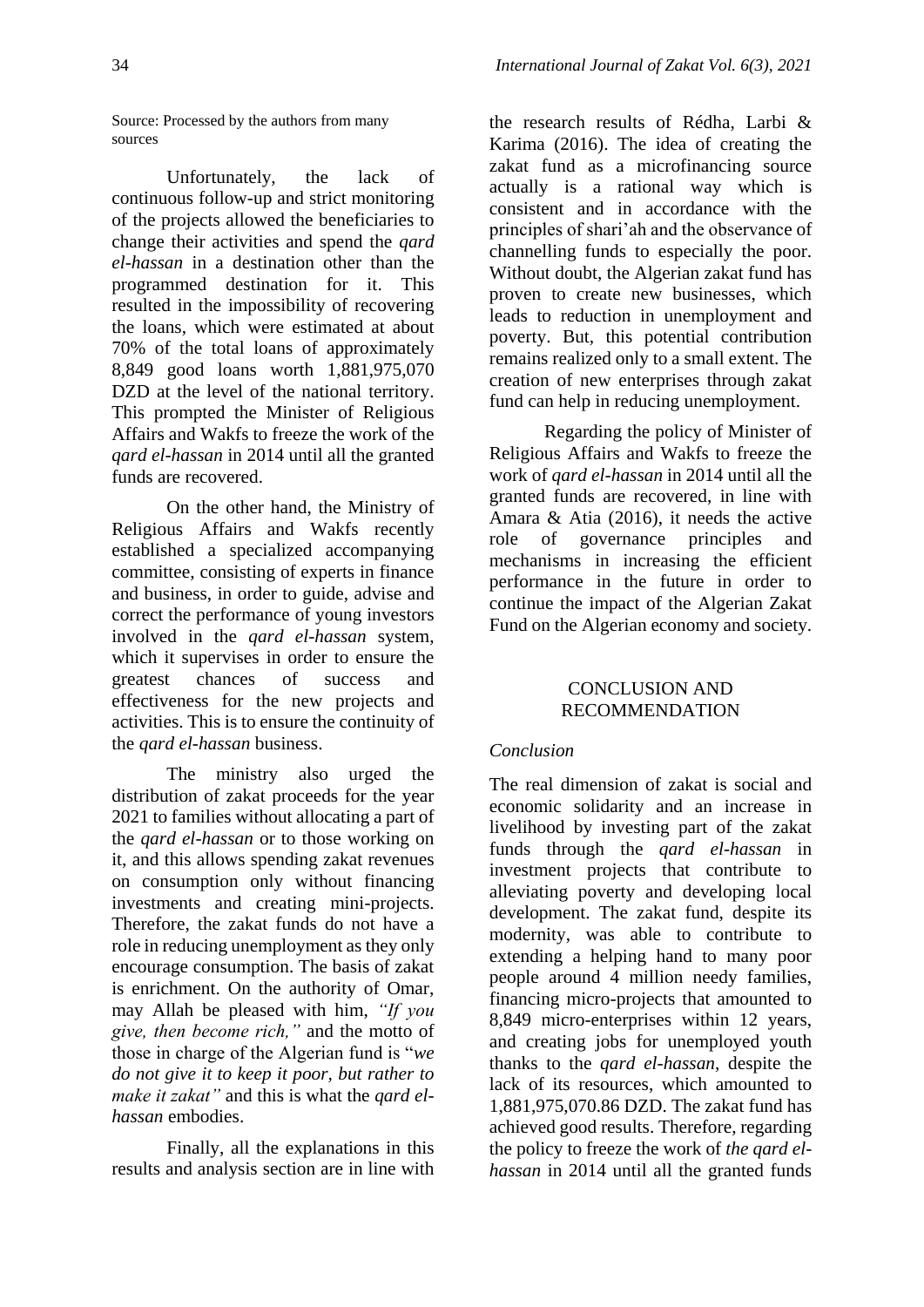are recovered, it needs the active role of governance principles and mechanisms in increasing the efficient performance in the future in order to continue the impact of the Algerian Zakat Fund on the Algerian economy and society.

### *Recommendations*

Based on the results, some suggestions can be offered as follows:

- 1. It is important for the Ministry of Religious Affairs and Wakfs to implement Zakat Core Principles as good zakat governance at all levels of zakat fund committees.
- 2. In the future, it is preferable to carry out projects oriented towards the development of the productive and agricultural sectors, which contribute to the added value of the national economy.
- 3. It needs for the zakat fund committee to study in depth the projects of the loan applicants and estimate the value of the benefits that can be collected, as well as the number of workers that can be employed, and to carry out the process of comparison between the different projects in order to facilitate the evaluation of priority in granting good loans.
- 4. Monitor the projects that have been funded and penalise beneficiaries who have used the good loan for other purposes.
- 5. Intensifying awareness campaigns and sensitising the importance of zakat and its economic and social role through the media. It is a must to spread the religious and cultural awareness in the community and urging them to take the role of zakat seriously.
- 6. Increasing the percentage of zakat funds for investment from 37.5% to 50%.
- *7.* Developing policies and strategies to assist and support the Islamic finance sector with *qard el-hassan.*
- 8. Working towards the creation of an independent fund for goodwill lending and trying to expand the lending process.
- 9. Broad involvement of civil society and continuous communication with endorsers using various means to build trust.
- 10. Establishment of a special committee composed of financial experts and business specialists to study the benefit/risk ratio of various applications related to micro-project financing in order to optimize the use of zakat resources.

## BIBLIOGRAPHY

- Abdullah, R., & Haqqi, A. R. A. (2017). Zakah for asnaf al-gharimun in Brunei Darussalam: Concepts and practices. *Al-Iqtishad: Jurnal Ilmu Ekonomi Syariah (Journal of Islamic Economics),* 9(2), 243-258.
- Abidin, A. Z., Alwi, N. M., & Ariffin, N. M. (2011). A case study on the implementation of qardhul hasan concept as a financing product in Islamic banks in Malaysia. *International Journal of Economics, Management & Accounting,*  Supplementary Issue 19, 81-100.
- Adiwijaya, Z. A., & Suprianto, E. (2020). Good governance of zakat institutions: A literature review. *Journal of Southwest Jiaotong University,* 55(2), 1-7. doi:10.35741/issn.0258- 2724.55.2.38
- Ahmad, A. U. F., & Habib, F. (2013). *Role of zakah in poverty alleviation through redistributive justice.* A paper was presented at World Universities Islamic Philanthropy Conference "Nurturing Research Culture for Ummah Well Being" organized by World Universities Islamic Philanthropy Conference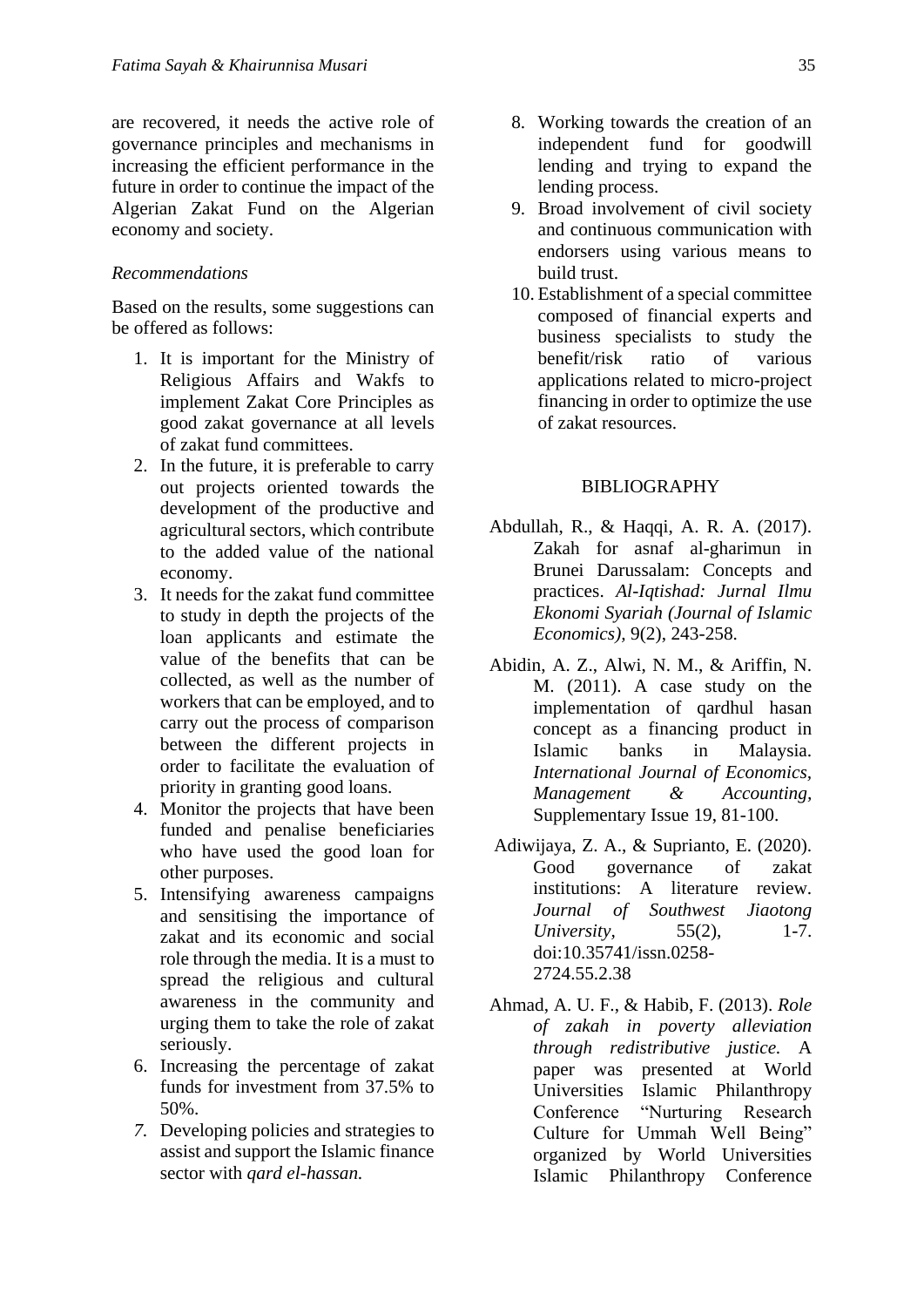2013 (WUIPCON 2013) and Institut Kajian Zakat (IKAZ) Malaysia, December,  $4<sup>th</sup> - 5<sup>th</sup>$ .

- Ahmed, H. (2004). *Role of zakah and awqaf in poverty alleviation.* Occasional Paper No.8. Islamic Research and Training Institute (IRTI) Islamic Development Bank (IDB),
- Amara, N. B., & Atia, L. (2016). Toward the adoption of a governance model in zakat foundations: The case of the Algerian zakat fund. *International Journal of Business and Management Review*, 4(2), 104-118.
- Ameur, A. A., & Ahssen, D. (2019). The application of the hassan loan in Algeria: Social experience and solutions. *Economy,* 6(2), 56-64, doi: 10.20448/journal.502.2019. 62.56.64
- Amin, H., Ghazali, M. F., & Supinah, R. (2010). Determinants of qardhul hassan financing acceptance among Malaysian bank customers: An empirical analysis. *International Journal of Business and Society,* 11(1), 1-16.
- APS. (2021a, Avril 21). Recul des recettes du Fonds de la zakat à 730 millions DA en 2020. *Algérie Presse Service (APS),* retrieved from [https://www.aps.dz/societe/120854](https://www.aps.dz/societe/120854-recul-des-recettes-du-fonds-de-la-zakat-a-730-millions-da-en-2020) [recul-des-recettes-du-fonds-de-la](https://www.aps.dz/societe/120854-recul-des-recettes-du-fonds-de-la-zakat-a-730-millions-da-en-2020)[zakat-a-730-millions-da-en-2020](https://www.aps.dz/societe/120854-recul-des-recettes-du-fonds-de-la-zakat-a-730-millions-da-en-2020)
- APS. (2021b, August 16). Zakat set at DZD731 000 for year 1443. Algeria Press Service (APS), retrieved from https://www.aps.dz/en/society/40534 -zakat-set-at-dzd731-000-for-year-1443
- Askari, H., Iqbal, Z., & Mirakhor, A. (2009). *New issues in Islamic finance & economics, progress & challenges.* Singapore: John Wiley & Sons (Asia).
- Atia, M. (2011). *Islamic approaches to development: A case study of zakat, sadaqa and qurd al hassan in*

*contemporary Egypt.* A paper was presented at  $8<sup>th</sup>$  International Conference on Islamic Economics and Finance, co-organized by the Qatar Faculty of Islamic Studies (QFIS), the Islamic Research and Training Institute (IRTI) of the Islamic Development Bank, the Qatar Central Bank, the International Association for Islamic Economics, and the Statistical, Economic and Social Research and Training Centre for Islamic Countries (SESRIC) of the Organization of Islamic Cooperation in Doha, Qatar, December,  $18^{\text{th}}$ -20<sup>th</sup>.

- Barka, Z. M. & Kiari, F. Z. (2019). *Zakat as a complement to cash transfers to alleviate poverty in Algeria.* A presentation material in Webinar 'the Role of Zakat in the Provision of Social Protection' organized by The International Policy Centre for Inclusive Growth (IPC IG) and the United Nations Children's Fund (UNICEF), January 15<sup>th</sup>.
- Billah, M. M. (2016). Creating an Eco-Sustainable Community: the Role of Zakat. *International Journal of Zakat,* 1(1), 1-16.
- Chapra, M. U., & Khan, T. (2008). *Regulasi & pengawasan bank syariah.* Jakarta: Bumi Aksara.
- Djaghballou, C-E., Djaghballou, M., Larbani, M., & Mohamad, A. (2018). Efficiency and productivity performance of zakat funds in Algeria. *International Journal of Islamic and Middle Eastern Finance and Management*, doi: 10.1108/IMEFM-07-2017-0185
- Embassy of Algeria. (n.d). About Algeria. *Embassy of the People's Democratic Republic of Algeria*. Retrieved from https://emb-algeria.org/aboutalgeria/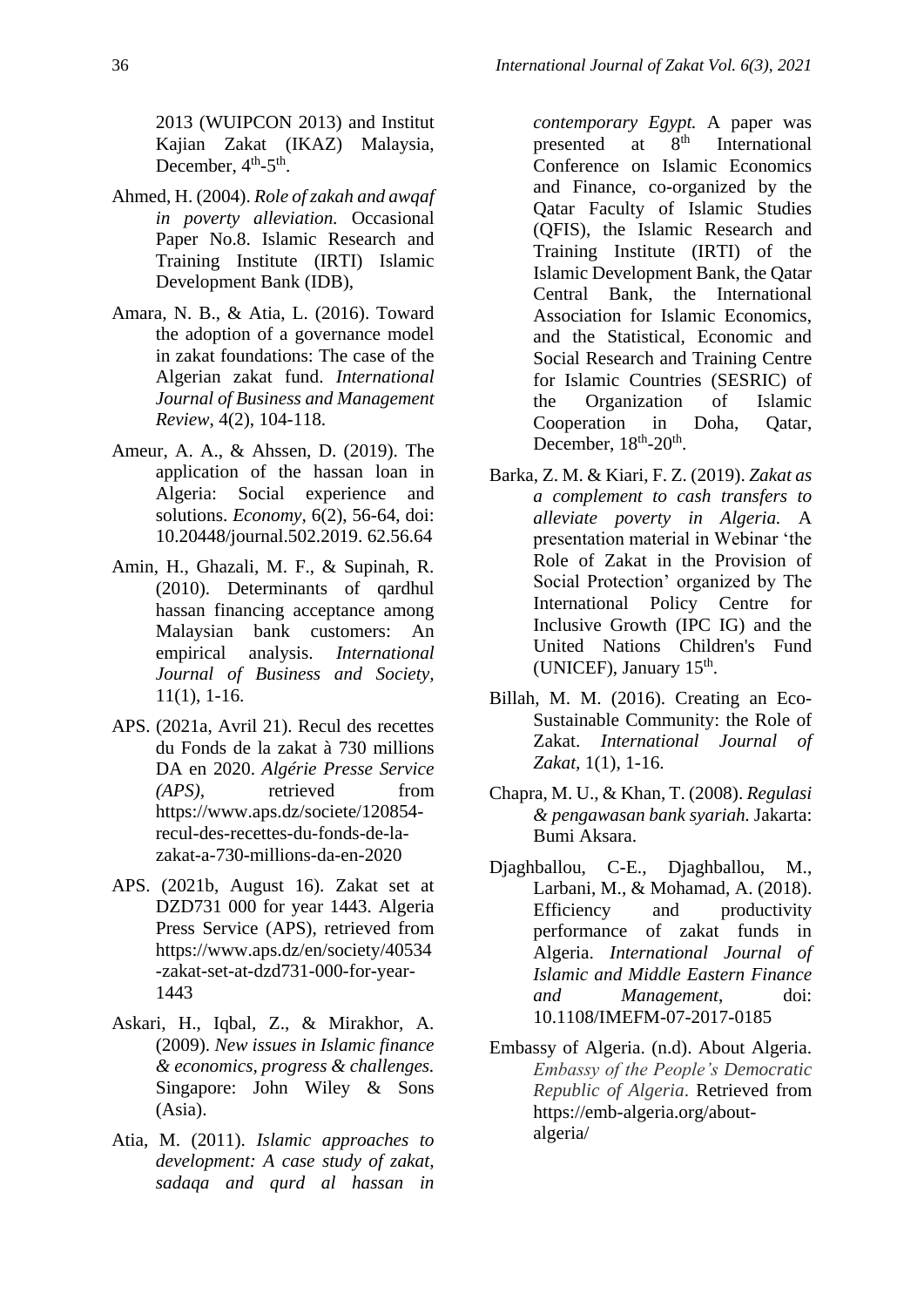- Farhi, M., Mahdjoubi, H., & Eijouli, A. (2018). Zakat as a mechanism to strengthen local finances - Algerian Zakat Fund as a model. *MO 'assira Economic Research* 1(2), 57-74.
- Febianto, I., & Ashany, A. M. (2012). The impact of qardhul hasan financing using zakah funds on economic empowerment (Case study of dompet dhuafa, West Java, Indonesia). *Asian Business Review,* 1(1), 15-20.
- Hasan, R., Hassan, M. K., & Rashid, M. (2021). *Qard hasan (interest-free loan) as a tool for sustainable development - Global evidence*. In Hassan M.K., Saraç M., Khan A. (Eds), *Islamic Finance and Sustainable Development* (pp. 307- 330)*.* Palgrave Macmillan, Cham. https://doi.org/10.1007/978-3-030- 76016-8\_13
- Hassan, M. K., & Khan, J. M. (2007). Zakat, external debt and poverty reduction strategy in Bangladesh. *Journal of Economic Cooperation,* 28(4), 1-38.
- Hassab, S., & Amal, N. (2021). Zakat et financement social: Analyse de l'expérience de l'Algérie et de la malaisie. *Revue Économie, Gestion et Société*, 1(28), 1-18.
- Hoque, N., Khan, M. A., & Mohammad, K. D. (2015). Poverty alleviation by zakah in a transitional economy: a small business entrepreneurial framework. *Journal of Global Entrepreneurship Research*, 5(7), 1- 20. doi: 10.1186/s40497-015-0025-8
- Iqbal, Z., & Mirakhor, A. (2008). *Pengantar Keuangan Islam: Teori & Praktik.* Jakarta: Kencana.
- Iqbal, Z., & Mirakhor, A. (2011). *An Introduction to Islamic Finance: Theory and Practice,* 2nd Edition. Singapore: John Wiley & Sons (Asia).
- Iqbal, Z., & Shafiq, B. (2015). Islamic finance and the role of qard-al-hassan (benevolent loans) in enhancing inclusion: A case study of Akhuwat. *ACRN Oxford Journal of Finance and Risk Perspectives, Special Issue of Social and Sustainable Finance,* 4(4), 23-40
- ISRA. (2010). *ISRA conpendium: For islamic finance terms, arabic-english.* Kuala Lumpur: International Shari'ah Research Academy for Islamic Finance (ISRA).
- ISRA. (2015). *Sistem keuangan Islam: Prinsip & operasi.* Jakarta: Rajawali Pers.
- Jaelani, A. (2016). Zakah Management for Poverty Alleviation in Indonesia and Brunei Darussalam. *Turkish Economic Review*, 3(3), 495-512.
- Kasri, R. A. (2014). The role of zakah in poverty alleviation: Evidence from Indonesia, Durham theses, Durham University. Available at Durham E-Theses Online: <http://etheses.dur.ac.uk/10922/>
- Khan, M. A. (1989). *Economic teachings of prophet Muhammad.* Islamabad: International Institute of Islamic Economics & Institute of Policy Studies.
- Khan, A. A. (2008). *Islamic microfinance: Theory, policy and practice.* Birmingham: Islamic Relief Worldwide.
- Mohieldin, M., Iqbal, Z., Rostom, A., & Fu, X. (2011). *The role of Islamic finance in enhancing financial inclusion in organization of Islamic cooperation (OIC) countries.* Policy Research Working Paper 5920 Islamic Economics and Finance Working Group, the World Bank, December.
- Mojtahed, A., & Hassanzadeh, A. (2009). The evaluation of qard-al-hasan as a microfinance approach in poverty alleviation programs (Case study of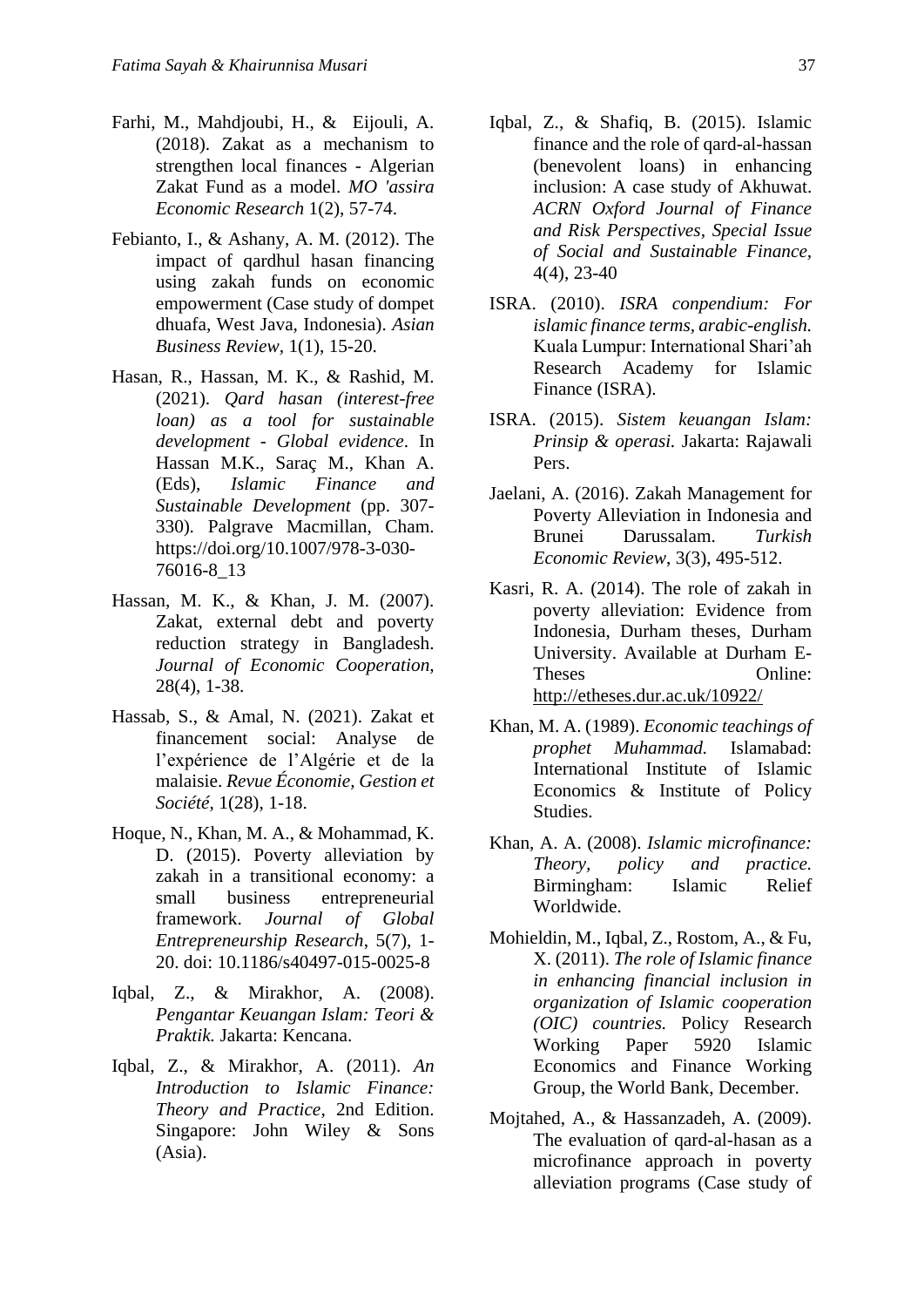Iran.I.R.). *Money and Economy*, 5(2), 1-32.

- Musari, K. (2020). The loan shark in ASEAN: Can nanofinance with qardhul hassan deal with it? Lesson learned from bank wakaf mikro in Indonesia. In P. Ordoñez de Pablos, M. Almunawar, & M. Abduh (Eds.), *Economics, Business, and Islamic Finance in ASEAN Economics Community* (pp. 252-277). Hershey, PA: IGI Global. doi: 10.4018/978-1- 7998-2257-8.ch012.
- Musari, K. (2019). Promoting qard al-hasan in nanofinance to counter the moneylender in Southeast Asia. *Studia Islamika,* 26(1), 1-16. doi: 10.15408/sdi.v26i1.5990.
- Musari, K. (2017). *Promoting qardhul hassan in nanofinance to against the moneylender (Case study Indonesia, Cambodia, Brunei, Vietnam, and Thailand*). A paper was presented at the 2nd Studia Islamika International Conference 2017 "Southeast Asian Islam: Religious Radicalism, Democracy, and Global Trends" at Post-Graduate School of State Islamic University Syarif Hidayatullah, Jakarta, August 8<sup>th</sup>- $10<sup>th</sup>$ .
- Mushkalamzai, Z., Taeb, M., & Hanif, M. W. (2019). Islamic microfinan-ce: integrative studies of textual and contextual of qardul hasan in Afghanistan. *Hikmatuna, Journal of Integrative Islamic Studies*, 5(2), 218-230. doi:10.28918/ hikmatuna.v5i1. 2177
- Nadzri, F. A. A., Abd Rahman, R., & Omar, N. (2012). Zakat and poverty alleviation: Roles of zakat institutions in Malaysia. *International Journal of Arts and Commerce*, 1(7), 61-72.
- Muneer, F., & Khan, F. (2019). Qard-alhassan as a tool for poverty alleviation: A case study of the fael

khair waqf program in Bangladesh. *Journal of Islamic Monetary Economics and Finance*, 5(4), 829- 848.

- Najeeb, S. F., & Lahsasna, A. (2016). Qard hasan: its shari'ah rues and applications in Islamic finance. In H. Khalid, M. N. Barom, & N. S. Shirazi, *Essential Perspectives in Islamic Economics and Finance.* Kuala Lumpur: Kulliyyah of Economics and Management Sciences, International Islamic University Malaysia (IIUM).
- Obaidullah, M., & Khan, T. (2008). *Islamic microfinance develop-ment: Challenges and initiatives.* Policy Dialogue Paper No. 2. Jeddah: Islamic Research and Training Institute (IRTI) Islamic Development Bank (IDB).
- Rédha, B. M., Larbi, G., & Karima, R. M. (2016). The impact of zakat fund in reducing poverty case of Algeria. *Mediterranean Journal of Social Sciences,* 7(3), 256-264.
- Salhi, S. (2009, January 14). Income and wealth distribution in Islamic Economics. *Journal of Economic and Management Sciences*, Issue 9, 9. Consulté le January 15, 2016, sur Ministry of Religious Affairs and Endowments. Official website: http://www.marw.dz
- Sayah, F. (2016a). Le fond algerien de la zakat comme instrument de creation et de financement des micro-projets - Cas de la wilaya d'Annaba. *Journal of Financial, Accounting and Management Studies*, Vol. 3, N°1, Issue 5, 161-184.
- Sayah, F. (2016b). Le rôle de financement et de développement de elkardh elhassan - Cas de la wilaya d'Oran. *Revue d'Elhikma*, 7(1), 207-240.
- Sayah, F., Dekkiche, D., & Mortet, S. (2021). The social and economic role